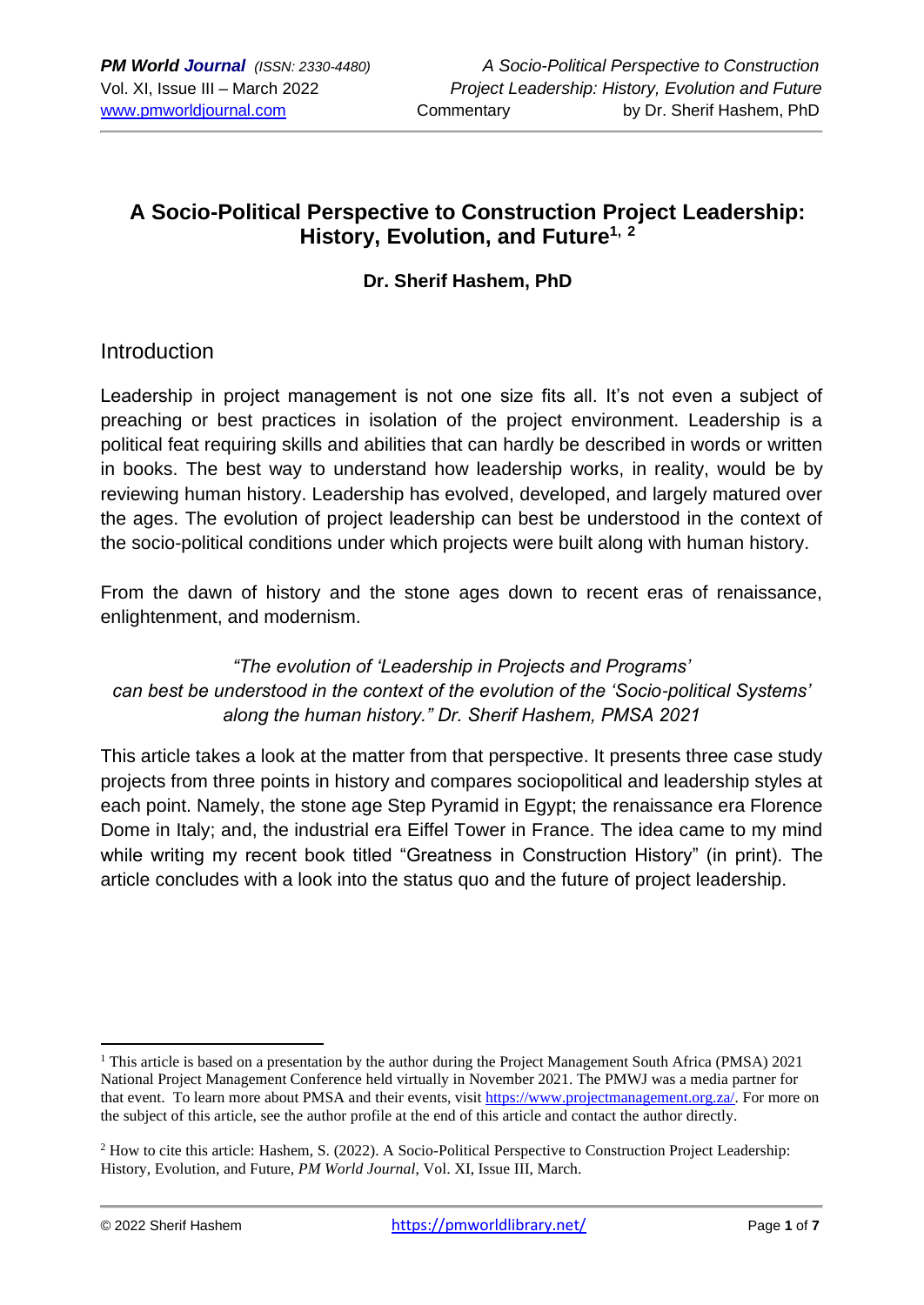# The Step Pyramid Project - 2670 BCE



Figure 1: Pharaoh Djoser's Step Pyramid – Top right photo Pharaoh Djoser the project owner, the Bottom right photo Architect Imhotep the project leader

It's 2670 BCE in the deserts of Memphis, Egypt. The young and powerful pharaoh Djoser accesses the throne, full of energy and determination to make history. Imperial resources were huge, and so were the ambitions of the new pharaoh. As is common at the time, Kind Djoser's philosophy and first objective were to build himself a royal tomb, a pathway to heaven. He picked his genius vizier and polymath Imhotep for such an impossible feat, and the story began. The status quo in tomb construction was using mudbricks. Imhotep decided to challenge the status quo and use cut stones instead of mudbricks. The task seemed impossible due to the severe difficulty of cutting and handling stones. However, Imhotep, being himself a stone maker, knew that the task was doable so decided to proceed with stone. After all, laborer resources were unlimited, simply the entire nation, and stone quarries were just next to the construction site. The use of stones enabled Imhotep to go higher, much higher, with the tomb. The outcome was an unprecedented Step Pyramid reaching the heavens and penetrating the skies. When completed in 2650 BCE, as shown in Figure 1, Pharaoh Djoser's Step Pyramid was the highest building in the world. On the day of the inauguration, Pharaoh Djoser, his retinue, the entire nation, and the whole universe, went to Saqqara Necropolis to witness the celebration. At the end of the inauguration day, everyone went back home, and the glorious pharaoh went on and up to his eternal life using the step pyramid, the stairway to heaven. The night took over, and darkness and silence prevailed.

The Step Pyramid is the symbol, fruit, and crowning achievement of ancient Egypt's Old Kingdom era. The project's socio-political climate was obviously a perfect dictatorship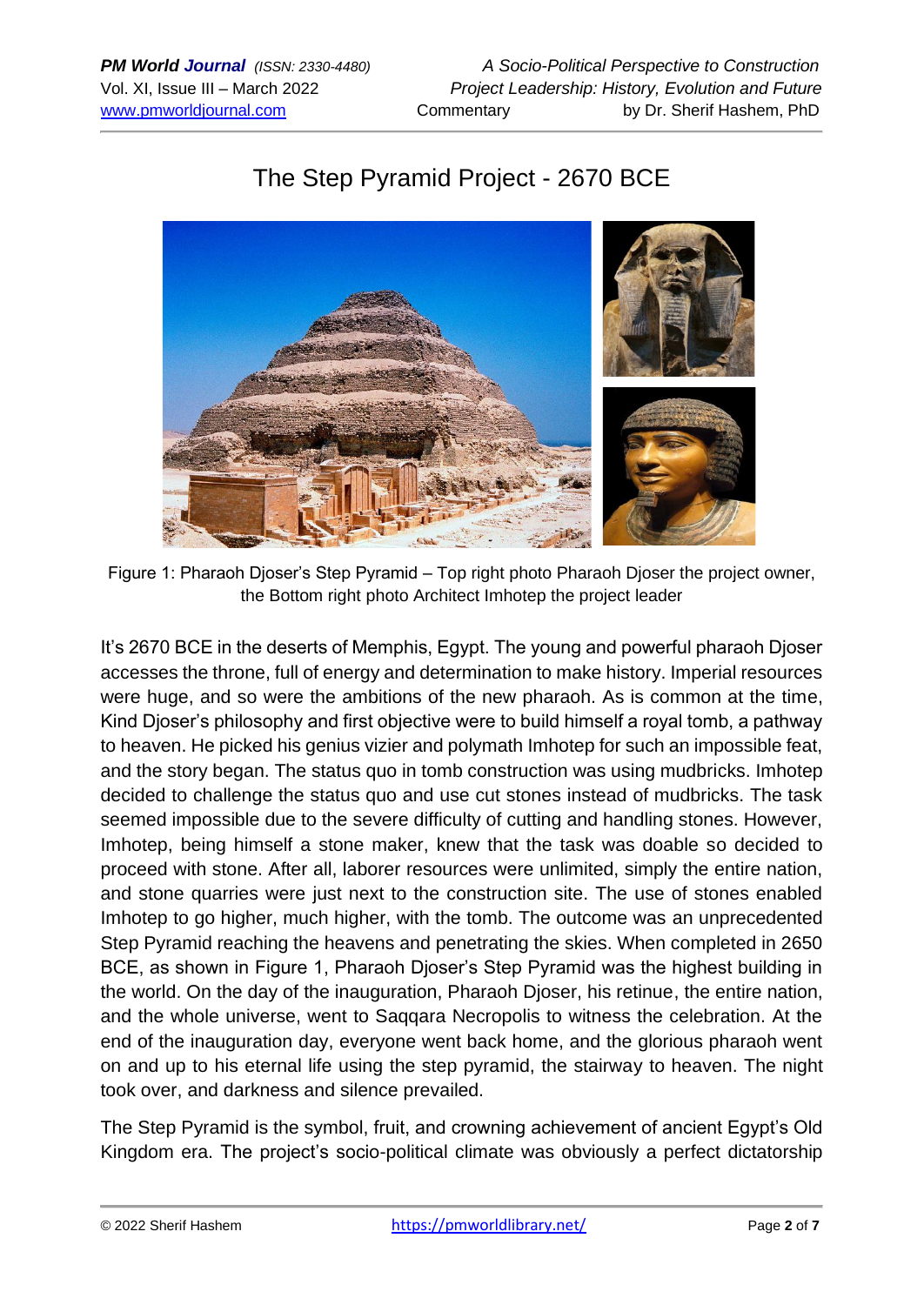featured by a powerful king who owned the people and the country. The project leadership philosophy, as a result, was flat slavery combined with a dosage of spiritual motivation since the project was a royal tomb directly related to the worshiped Pharaoh.



## The Florence Dome (il Duomo) Project – 1420 AD

Figure 2: Florence Dome and Cathedral - Top right photo Niccolò Machiavelli the project philosopher, the Bottom right photo Filippo Brunelleschi the project leader

It's 1420 AD in Florence, Italy. It's the year when the construction of the Florence Dome started. That's 53 years after completing the dome design. The secret behind such delay was that no one knew how to build it. Renaissance architects waited for a method and the cathedral waited for a miracle. This is when Filippo Brunelleschi came up with the method and the miracle. One man in each century is given the power to achieve greatness. A mythos was realized in the early 1400s AD in Florence Italy, and the man was Filippo Brunelleschi. Filippo was just a goldsmith and clockmaker, but with a genius mind, great interest in architecture, and passion for ancient Roman architecture.

The Florence Dome story began in 1296 AD, right in the middle of the Middle Ages. The political ruling system used methods similar to those described later on by Niccolò Machiavelli 1469-1527 AD in his iconic book The Prince. The cathedral was first built without a dome. The dome design was completed by Arnolfo di Cambio introducing a dome that's larger than any other dome in history, however, without telling how to build it. In 1367 AD, Opera del Duomo got the dome designed by Neri Fioravanti, still without telling how to build it. Several attempts were made by various builders to build the giant dome; however, all failed as the scaffolding collapsed every time. In 1418 AD, Opera del Duomo called for a competition to build the dome according to Neri's design, ironically,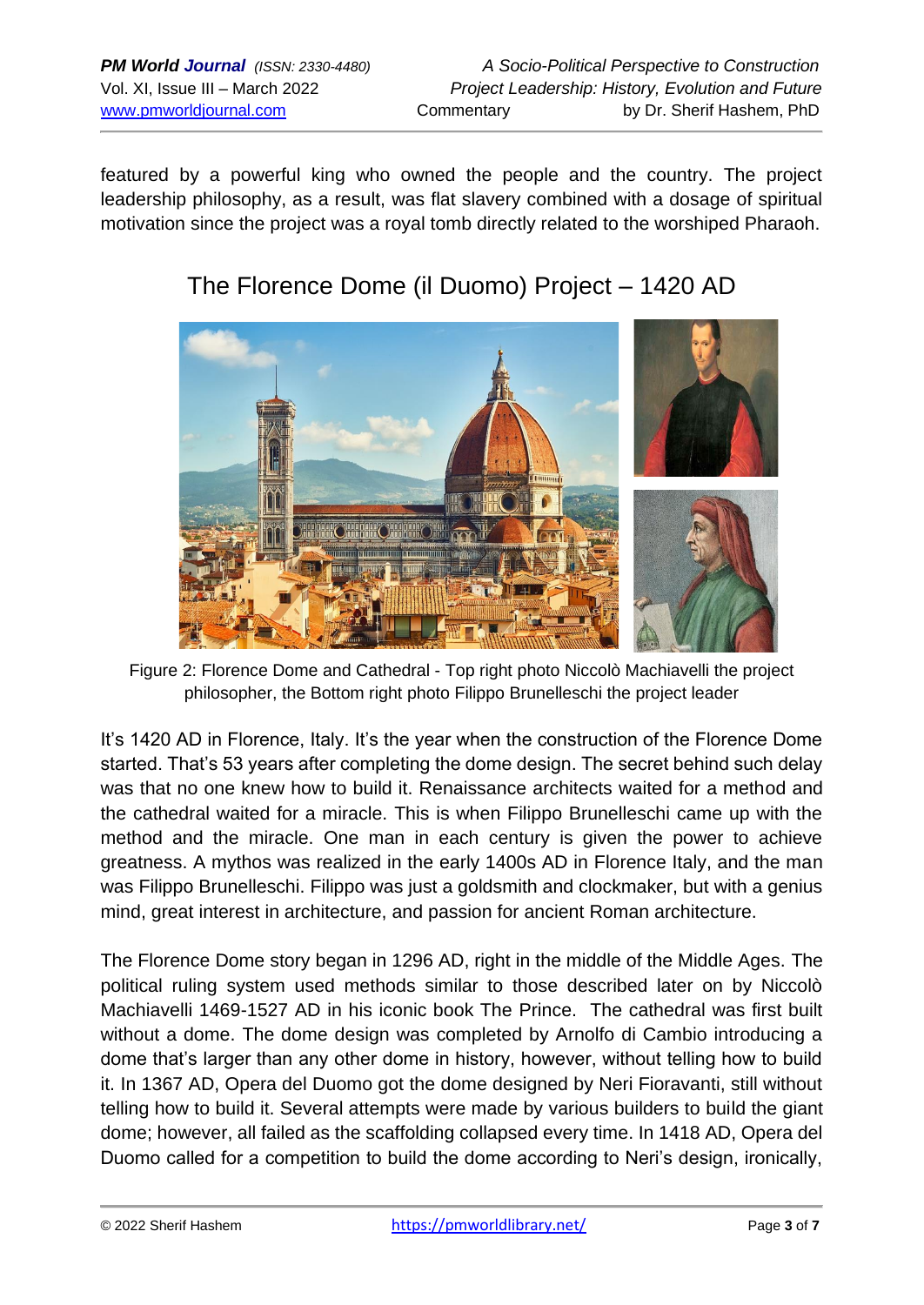this time without scaffolding, and Filippo Brunelleschi was the man. He placed his bid and fought for it until winning the job. For the next 16 years, Brunelleschi had to work hard under enormous pressure from the skeptical public and envious rivals. However, he did it and in 1436 AD delivered the spectacular dome and world wonder that is still standing high, stable, and proud until today, as shown in Figure 2.

The Florence Dome is the symbol, fruit, and crowning achievement of the Renaissance era. The project's socio-political climate was obviously a theocracy where the church is leading the show, backed by ambitious rulers looking for fame and might. However, the nation was longing for renaissance and freedom. The project leadership philosophy, as a result, was an overwhelming desire to go technical, hail science, and tell the world we are here.



## The Eiffel Tower Project – 1887 AD

Figure 3: Eiffel Tower - Top right photo Jean Jacques Rousseau the project philosopher, the Bottom right photo Gustave Eiffel the project leader

It's 1887 AD in Paris, France. The nation is getting ready to celebrate the first centennial of its great revolution. The celebration had to be great and planned to host the 1889 AD World Fair. The World Fair monument had to be great. As great as France's history, and as high as France's profile and ambitions. That was the Eiffel Tower. Greatness made of iron. Made of confidence, pride, passion, and beauty. This is the story of the legendary Eiffel Tower, shown in Figure 3, born in Paris France in 1889 AD. Born to bring joy to life, and symbolize values of love, elegance, and freedom. Born to give life to Jean-Jacques Rousseau's revolutionary philosophy (1712-1778 AD) and the French Revolution's spirits of modernity and greatness.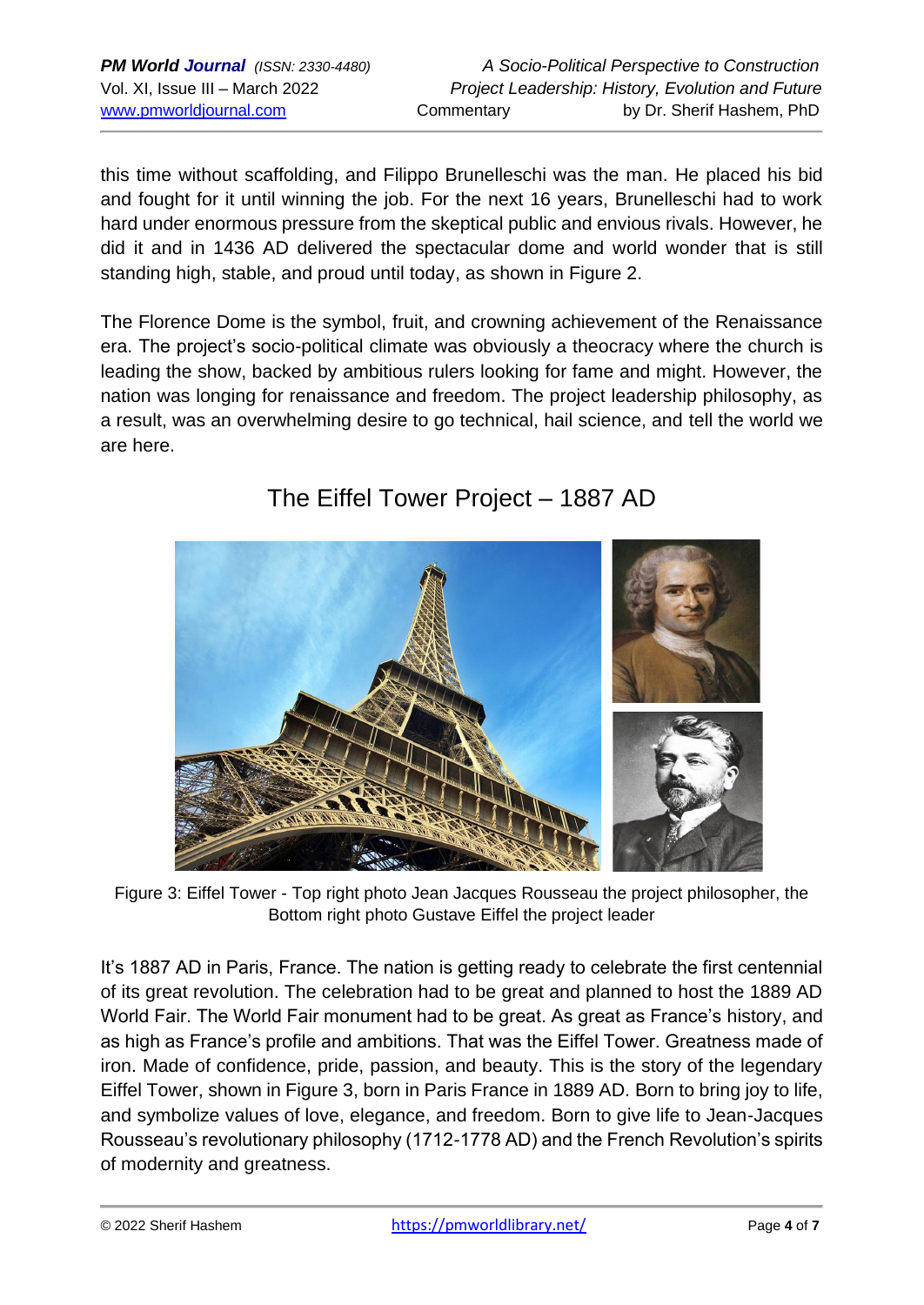The story began in 1884 AD with the French government's decision to celebrate the centennial of the French Revolution, due in 1889 AD. In 1886 AD, Gustave Eiffel, the brilliant French contractor, won a national competition to design a monument to support the World's Fair to be held in Paris in the same year of the centennial. The monument had to be as great as the French Revolution itself. Amidst opposition from haters and critiques, Gustave Eiffel and his brilliant team began the tower design and construction in early 1887 AD. When completed, the giant 324 m (1063 ft) high Eiffel Tower broke the world record becoming the tallest structure in the world, almost double the height of the Washington Monument. Greatness was felt in the air in the Champs de Mars Park where the tower was built, all over Paris, and indeed all over the world. The seductive ironwork tower standing on the verge of La Seine River in Paris has become the world's 'Symbol of Love', and romance.

The Eiffel Tower is the symbol, fruit, and crowning achievement of the Enlightenment era. The project's socio-political climate was obviously a democratic monarchy in which the ruling is constitutional and the society is free including media and civil organizations. The project leadership philosophy, as a result, was modern, sophisticated, innovative, and free including well-organized design-build project delivery and one of the earliest publicprivate partnerships.

## **Conclusion**

Project leadership works in a wider overarching arena of social and political environments. It gets affected by such environments and varies to match them and take their colors. That goes for construction as well as most industries and business streams. Such axiomatic relationship is evidenced by history and can still be validated in today's world. Ancient theocratic monarchies can still be seen in the 21st century, and so do societies in the transition between dictatorship to democracy, and those who managed to cross the river to modernity and rule of law.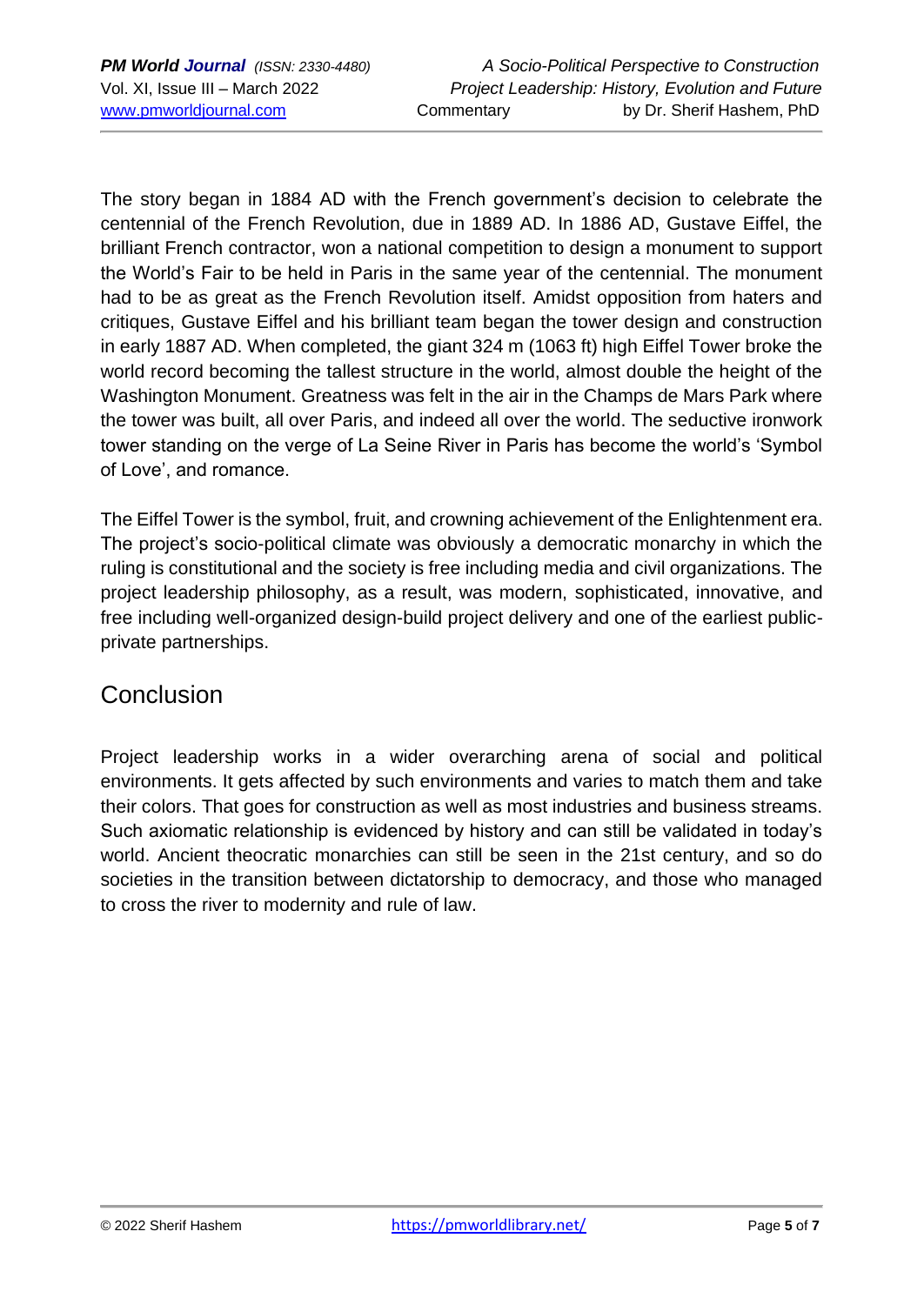

PMBOK Guide, 3rd Edition

Figure 4: Project Managers Areas of Expertise – PMI PMBOK® Guide Third Edition

A key graph that's been sticking to my mind for years is that in Figure 4 published by PMI in the PMBOK® Guide Third Edition. The graph highlights five areas of expertise that need to be mastered by Project Managers to be able to deliver their roles effectively. One of them that keeps me thinking is 'Understanding the Project Environment'. I couldn't agree more.